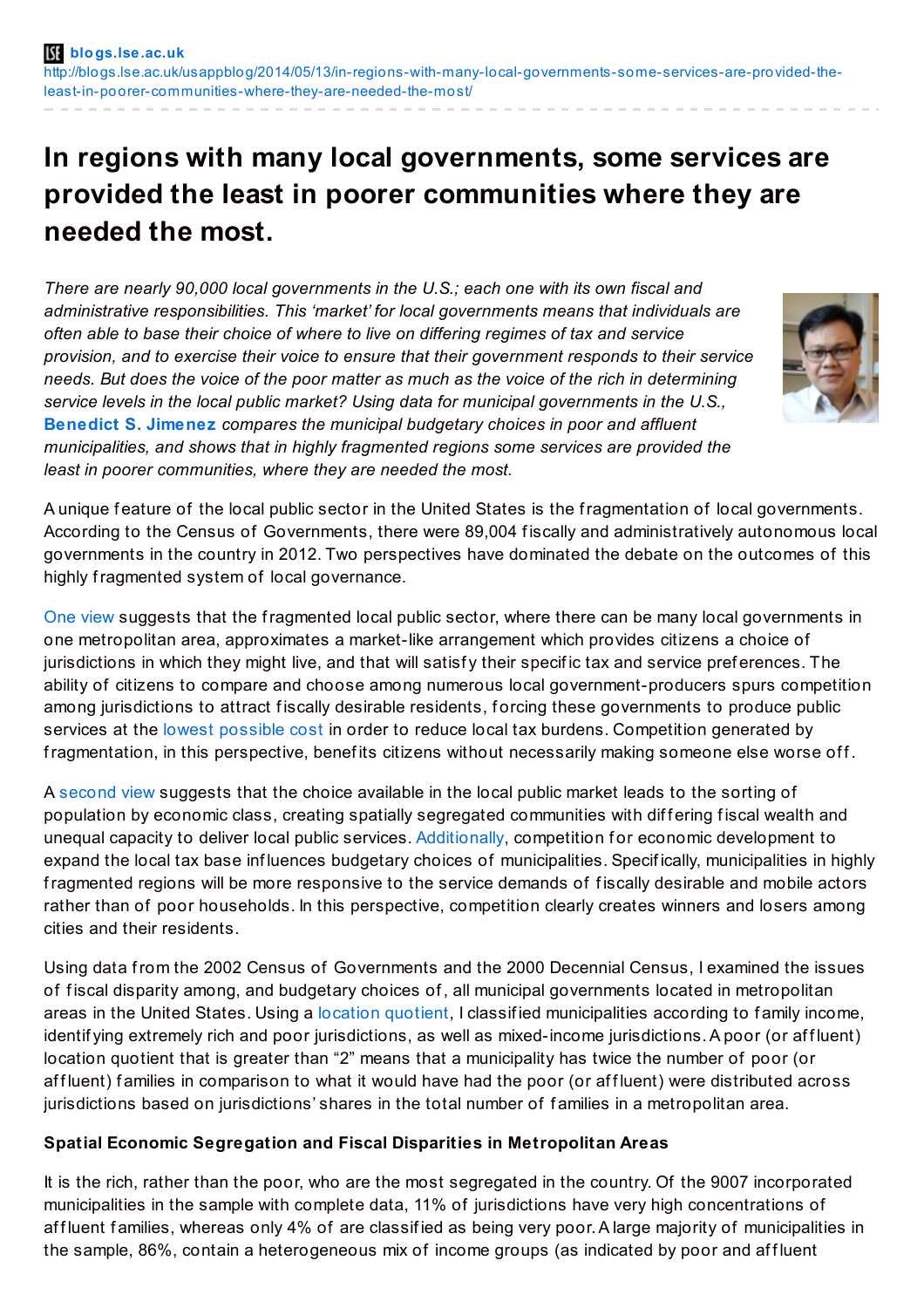location quotients of less than "2"). Figures 1, 2 and 3 classif y municipalities into "poor", "mixed-income" and "affluent" jurisdictions according to their location quotients, and present information about a number of fiscal indicators for each group of jurisdictions. All the fiscal indicators are standardized by income, and are measured as averages for each municipal group.





Figure 1 shows that poor municipalities raise more revenues from their own sources relative to their residents' income. This means that f amilies and businesses in poor localities shoulder a heavier tax burden in terms of supporting their local governments in comparison with residents and firms located in other municipalities. On average, governments in poor localities collect \$57 in different types of local taxes and fees for every \$1000 in private income, whereas mixed-income jurisdictions collect \$48, and only \$27 in af fluent areas.

As for specific revenue sources, poor municipalities depend more on non-property tax revenues as well as charges and miscellaneous fees in comparison with other jurisdictions. Greater reliance on user fees and charges can lead to better allocation of resources by matching the supply of services with consumer demand. Nevertheless, this revenue source raises equity concerns especially with regard to service access by underprivileged residents. Indeed, it is ironic that user f ees are one of the main sources of revenues in municipalities where a sizeable portion of the population has a greater need for government services but can least afford to pay for them. In comparison, affluent jurisdictions rely more on the property tax which is understandable given their richer property tax base.

Municipalities also support local budgets with revenue transfers from the federal and state governments, as well as through by issuing debt. In comparison with other jurisdictions, poor localities are more dependent on intergovernmental transfers. Rather surprisingly, while poor municipalities have higher debt compared to richer ones, it is the mixed-income jurisdictions which have the highest debt among the three groups. Affluent communities are the least dependent on inter-governmental revenue and have the lowest total debt relative to income.

Figure 2 shows that poor municipalities spend more on average in comparison with mixed-income and af fluent jurisdictions relative to private income. Higher spending in poor jurisdictions reflects the greater need for government services among residents in these communities, and of course, lower private incomes.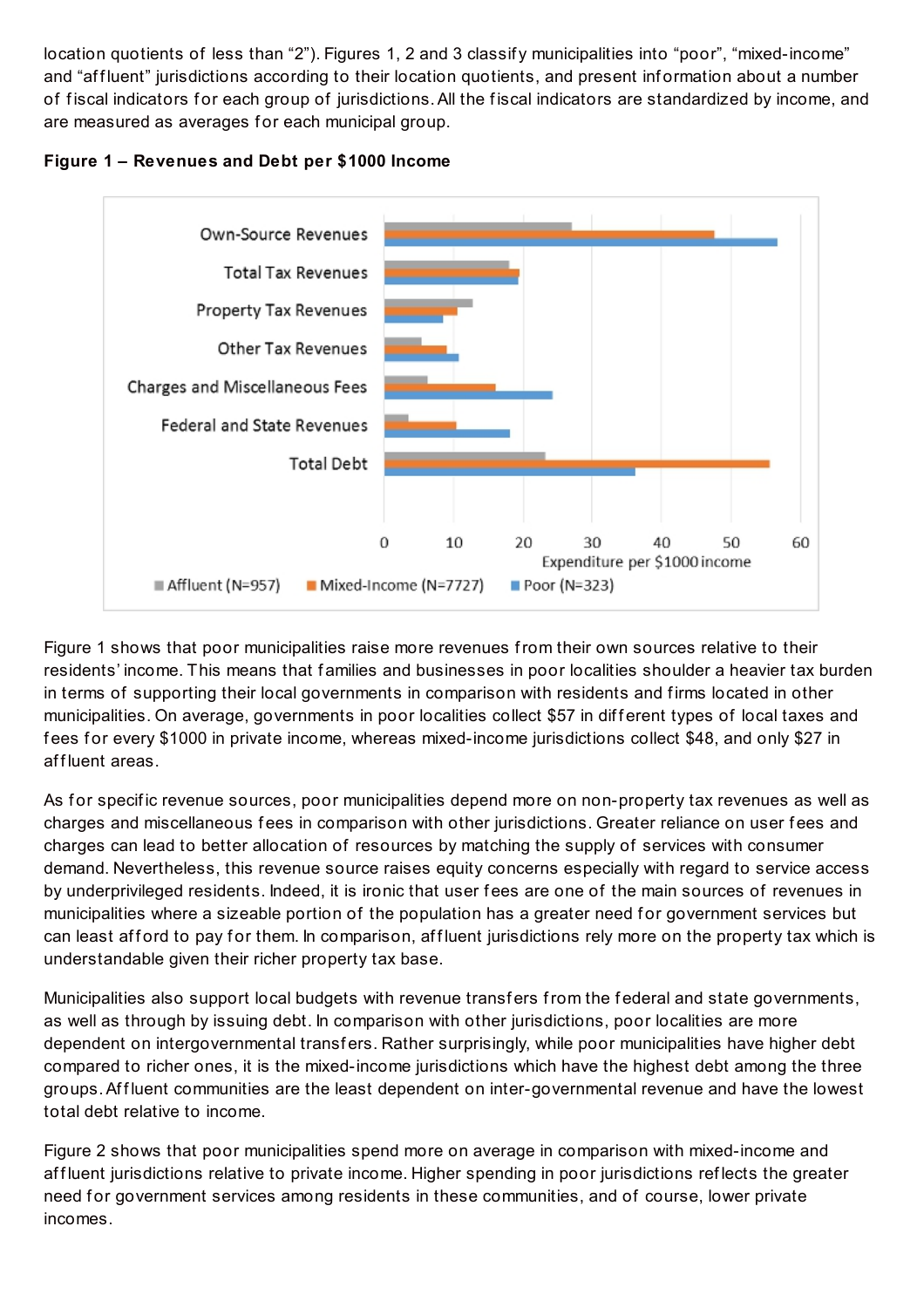



Figure 3 shows expenditures per \$1000 income for a select number of services. Communities have different budgetary priorities, but in general, poor jurisdictions spend the most for different services except for public welfare, utilities and transit. In comparison, affluent municipalities spend the least regardless of service type.



**Figure 3 – Expenditures per \$1000 Income**

Within each type of municipality, budgetary priorities also differ. For example, poor communities spend more than one-hundred times more for highways or sewerage in comparison with public welf are services. Rich municipalities do not offer hospital or transit-related services, and spend \$0.04 per \$1000 personal income on public welf are, and \$0.03 on air and water transportation. Similar to both poor and mixed-income communities, affluent jurisdictions prioritize services such as waste management, sewerage and highways. Most municipalities in the sample did not spend on public transit.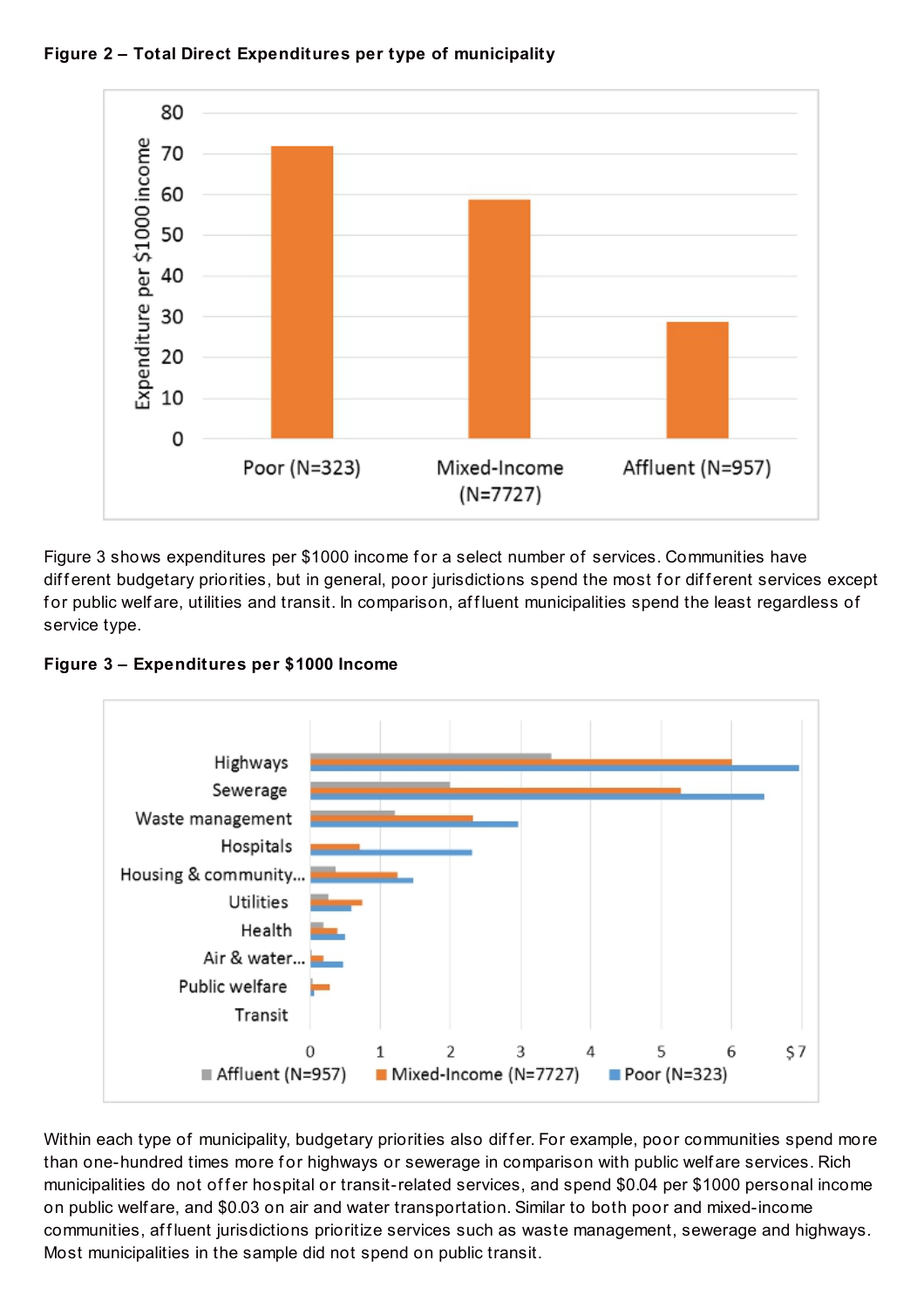## **Local Government Fragmentation and Budgetary Priorities**

How does competition generated by local government fragmentation inf luence the decision of municipal governments to prioritize among different services? To answer this question, I grouped the direct general expenditures of municipal governments into different categories, the most important of which are developmental and redistributive services. Developmental services include sewerage, waste management, utilities, highways, transit, and transportation. These services help municipalities attract mobile capital, promote local economic growth and expand the local tax base. Redistributive expenditures, which mainly benef it the poor, include health, hospitals, public welf are, housing and community development. Because these services involve the transfer of income from well-off to low-income groups, they increase the burden for the more productive members of the community without improving local economic competitiveness. I did not include education, police and fire protection because they cannot be easily categorized.

I ran regression analyses and controlled for different factors to isolate the effects of inter-municipal competition on the budget priorities of the three types of cities. Following the market analogy, the more municipal governments there are in a metropolitan area (more fragmented), the more intense the competition among these governments. My analyses show that poor municipalities located in highly fragmented regions spend less for services that benefit the poor in comparison with poor municipalities located in more consolidated regions. In the hopes of promoting local economic development by attracting capital from neighboring municipalities, poor municipalities in fragmented areas tailor services according to the needs of mobile high-income households and f irms rather than their underprivileged residents. Poor residents need more redistributive services, but responding to residents' needs requires higher taxation which in turn can drive away high-income groups.

In fact, regardless of income classification, all types of municipalities in fragmented areas spend less for redistributive services. All types of municipalities in more fragmented regions also spend more for developmental services compared to cities in highly consolidated regions. In the highly competitive environment of the fragmented metropolis, providing for the needs of businesses and high-income taxpayers seems to matter the most for local officials.

In metropolitan America, f iscally wealthy communities co-exist with impoverished ones. It is important to emphasize however, that spatial economic segregation—at least, as measured at the municipal level—is not that severe. The results show that different income groups, more or less, are dispersed across a greater number of jurisdictions.Although segregation f esters only at the periphery of the metropolis, the plight of the metropolitan underclass is surely not a peripheral issue. [Research](http://www.nap.edu/openbook.php?record_id=6038) has shown that unequal access to public services leads to limited opportunities and poorer life outcomes for low-income individuals. How have lower expenditures for social services at the municipal level, combined with the declining support for redistribution programs at the state and federal governments as a consequence of multi-year budget crises, affected citizens' access to basic social services? This is an important question in light of the 2008 Great Recession which is likely to have intensified demand for local public services especially in metropolitan areas.

*This article is based on the paper, 'Separate, Unequal, and Ignored? [Interjurisdictional](http://onlinelibrary.wiley.com/doi/10.1111/puar.12186/abstract) Competition and the Budgetary Choices of Poor and A*ffl*uent Municipalities' in Public Administration Review.*

*Featured image credit: Franco Folini (Creative Commons BY SA)*

*Please read our comments policy before [commenting.](http://blogs.lse.ac.uk/usappblog/comments-policy/)*

Note: This article gives the views of the author, and not the position of USApp-American Politics and Policy, *nor of the London School of Economics.*

 $\mathcal{L}_\text{max}$  , where  $\mathcal{L}_\text{max}$  , we have the set of the set of the set of the set of the set of the set of the set of the set of the set of the set of the set of the set of the set of the set of the set of the set of

*Shortened URL for this post:* **<http://bit.ly/1sHQnTV>**